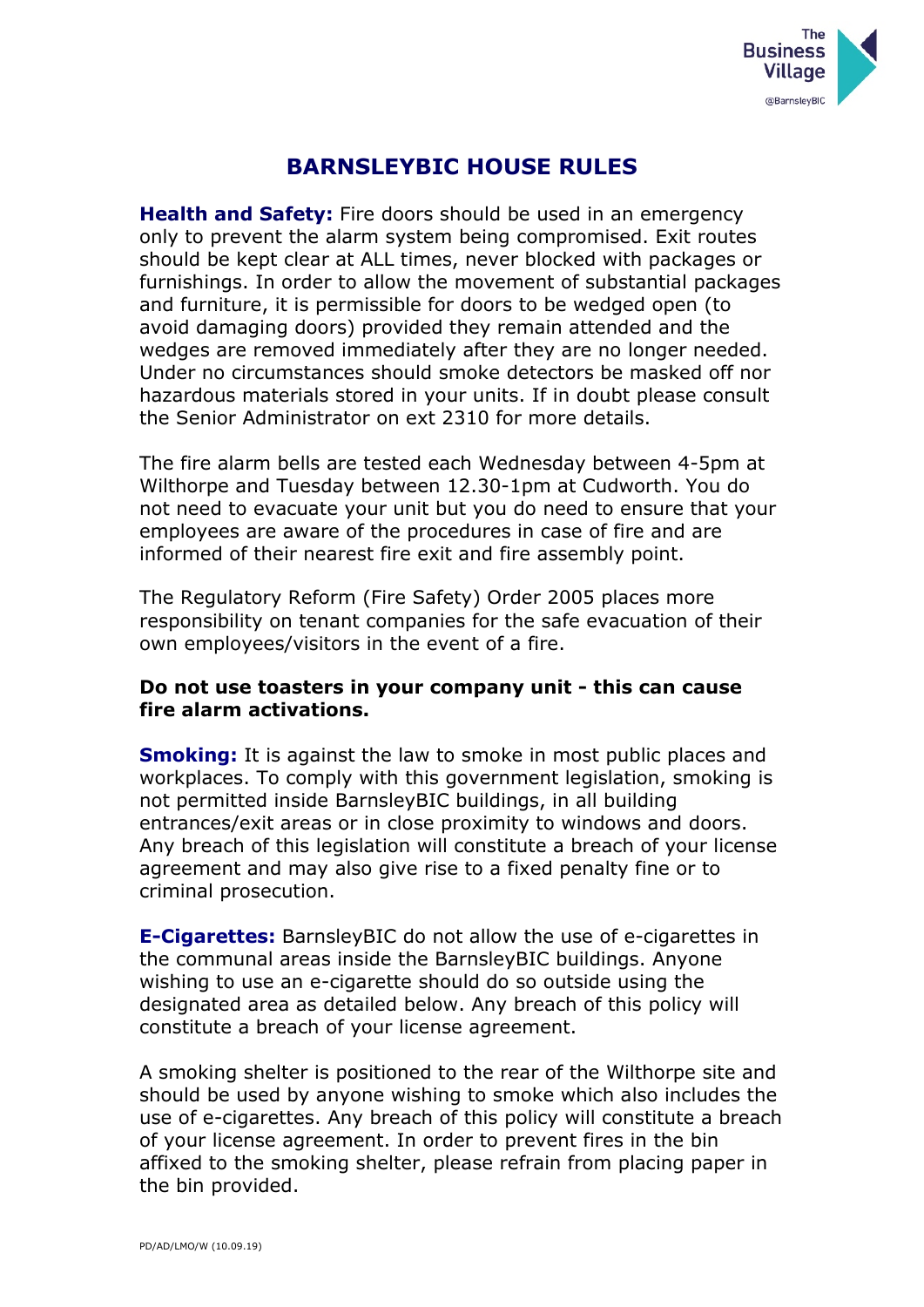Cigarette bins are located in the designated areas at Cudworth site which anyone wishing to smoke should use. Again, any breach of this policy will constitute a breach of your license agreement.

Please refer to the BarnsleyBIC's Smoke Free Policy for further details of the above.

**Security:** All external doors should be kept closed after entry/exit and anyone acting suspiciously should be reported immediately to a member of BarnsleyBIC staff. If you need to have an external door open for any length of time to facilitate a delivery, please ensure you remain at the door until the delivery is complete and close the door securely afterwards.

All members of staff and visitors should be badged. If you or your visitors are not badged, you are not authorised to enter BarnsleyBIC's buildings and may be challenged by either a member of BarnsleyBIC staff or our key holding company 'Constant Security Ltd' during out of office hours.

**Equality Act 2010:** We have a duty under the Equality Act 2010 to provide sufficient disabled car parking spaces and additional support to the disabled. Disabled car parking spaces are available to disabled badge holders only and must be kept free and available at *all times* for the use for which they were intended.

If you have a disabled member of staff or visitor on site please inform reception immediately. This information will be treated as strictly confidential and is not used for any other purpose than to inform our Fire Marshals and the Emergency Services of any persons in need of special assistance during an emergency evacuation.

**Parking:** One of the benefits of the BarnsleyBIC site is the number of car parking spaces made available for our tenants, employees and visitors. It is very rare that the car parks become full and there is no reason why cars should park on the public highway causing an obstruction to residents and other drivers. Although the road is presently not yellow lined (at Wilthorpe) - we would wish to maintain the status quo with both the local authority and residents and ask for your co-operation in doing so. Please ensure your company employees and visitors park properly within the bays provided and do not park in the disabled spaces, block emergency access to doorways or block the loading bays currently marked out with criss-crosses.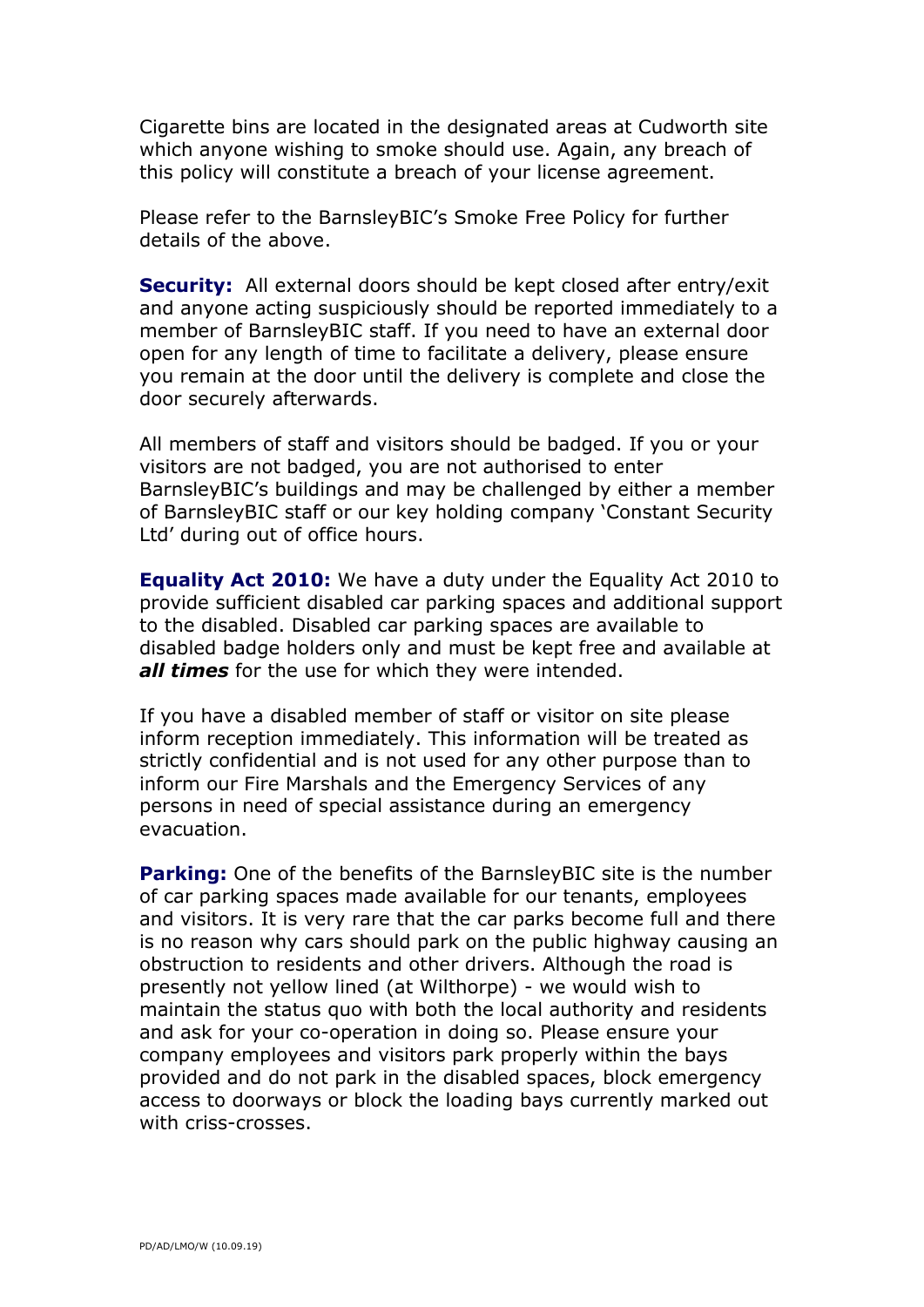**Cleaning Services & Waste Disposal:** The BarnsleyBIC Skip Compound is open between the hours of 8.30 am and 4.30 pm and is available for office waste only. BarnsleyBIC cleaning services will empty your office waste paper bins each evening. Only general paper waste will be removed from your office.

The BarnsleyBIC operate a waste paper and cardboard recycling service. Any waste paper and cardboard you wish to recycle can be deposited in the red waste containers located in the BarnsleyBIC skip compound marked up 'Cardboard'. When discarding of your cardboard waste ensure that any cardboard boxes etc are flat packed or broken down before placing in the bins.

Disposal of household waste, furniture items or wooden pallets is not permitted in these skips.

The BarnsleyBIC also provide a completely free recycling service on site for the disposal of any inkjet and laser toner cartridges (including remanufactured). The recycling bin can be found on Reception. Please contact Reception for further details.

**Hazardous Waste:** PC's, monitors, scanners, printers, televisions etc are all classed as hazardous waste. BBIC is registered for hazardous waste disposal and operates a hazardous waste disposal system at a cost. Please contact BarnsleyBIC Senior Administrator on extension 2310 for details if you require assistance to dispose of any of this type of equipment.

To comply with landfill site regulations and the regulations imposed upon us by the waste disposal companies, no unauthorised waste is to be placed in the BarnsleyBIC skips - this will result in refusal to take any skip waste from site and incur further expense for BarnsleyBIC and its tenant companies.

If your company is planning a major clearout or refurbishment - you will need to discuss your waste disposal arrangements with the BarnsleyBIC's Operations Manager or Senior Administrator in the first instance.

**Communal Kitchens:** Do keep these kitchens clean and tidy for the next person. No liquids of nay kind to be disposed of in the waste bins, any waste liquids to be disposed of down the sink and empty containers disposed of in the bins provided. No crockery or provisions should be stored in these kitchens. Crockery should be washed, dried and removed back to your company unit after each use. If your company currently uses the storage cupboards in one of the kitchens, the BarnsleyBIC cannot accept responsibility for the loss or removal of any items stored.